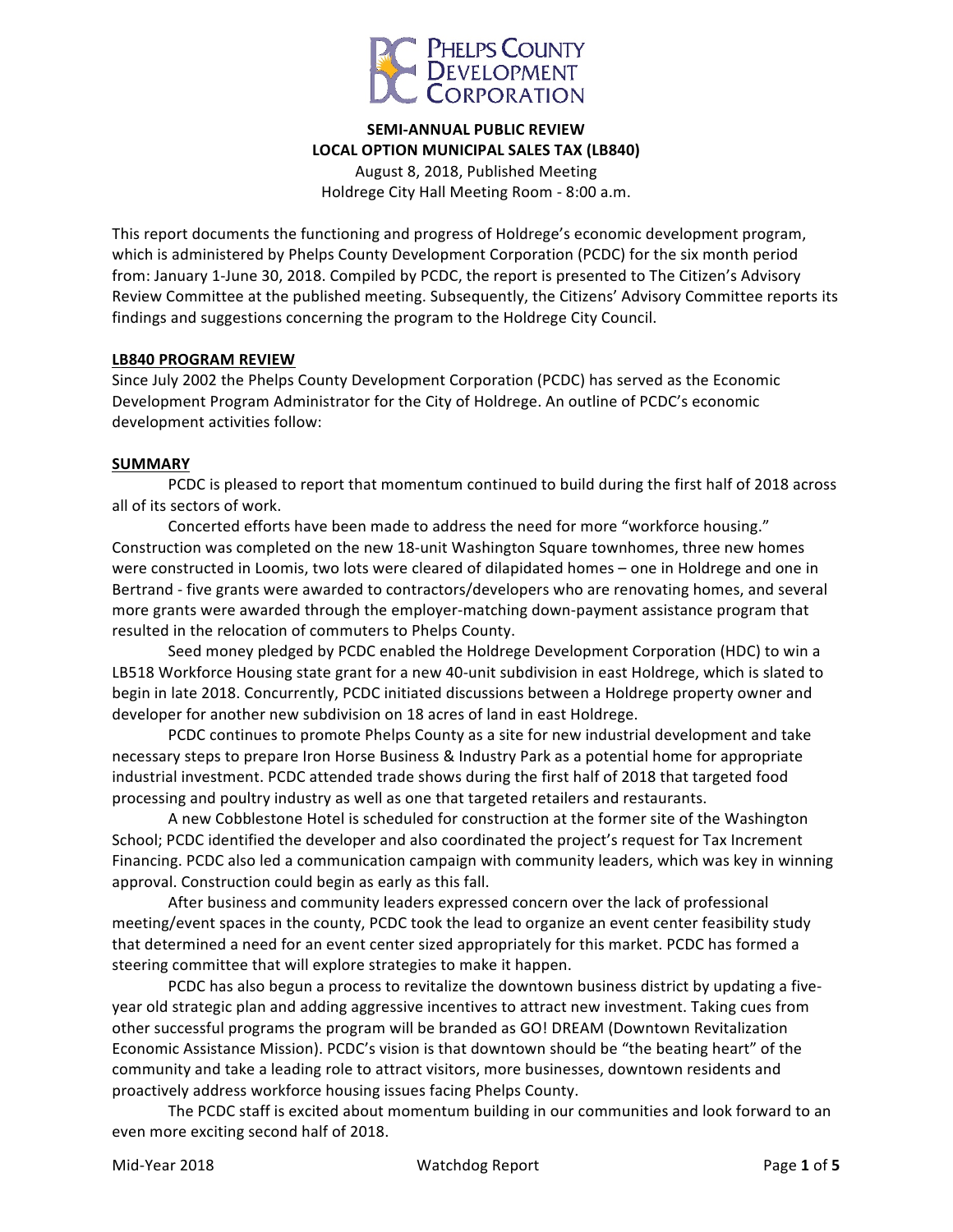## **SIGNIFICANT TRANSACTIONS OVERVIEW**

#### **RECEIPTS:**

PCCF Scholarship Match: \$10,000 MMI Loan Payoff: \$36,000 City Sales Tax Proceeds: \$311,357.34

### **EXPENSES:**

Administrative Transfers: \$30,000 Buxton Contract (pmt 2 of 2): \$25,000 Iron Horse Loan Payment: \$90,000 Iron Horse Property Taxes: \$11,000 Gap Financing Loans: \$335,000

## **STRATEGIC PLANNING**

- In partnership with SCEDD, PCDC will update the 2013 Downtown Revitalization Plan prepared by RDG Planning & Design to establish clear priorities and strategies for the next five years. The new plan will set clear aspirational goals for development that will be supported in part by PCDC's LB840 funds. Incentives for the new DREAM (Downtown Revitalization & Economic Assistance Program) initiative will be presented to the PCDC board for approval this fall. Adhering to the concept that America Still Needs Vibrant Small Towns, PCDC intends to support projects that will transform Holdrege into a preferred destination for young families that often choose their place to live before choosing a career. Lifestyle and amenities matter.
- Led efforts to conduct an **event center study** to determine the need for a center and if it would be viable. The study indicated that an event center is needed in Phelps County, and PCDC has formed a steering committee to explore strategies for financing and site identification.

## **TARGETED RECRUITMENT**

- **Iron Horse Business & Industry Park:** When purchased by PCDC, future property development was controlled by restrictive and ambiguous covenants meant to protect Christian Homes, which required updating. Negotiations with Christian Homes to revise these property covenants were completed over an 18-month time frame. The updated covenants identify specific permitted activities and those that will be excluded. Clearing this hurdle, the final engineering and construction of necessary infrastructure can proceed.
- Continued to work with developers and assisted to gain approval of tax-increment financing to construct a new Cobblestone Hotel in Holdrege, a \$4.25 million investment that is slated to break ground this fall.
- PCDC Executive Director Ron Tillery attended the **IPPE (International Production & Processing Exposition)** in Atlanta to promote Phelps County as a great place for **the poultry industry** to relocate or expand. Ron continued to follow up with more than 100 contacts he made at the trade show. Livestock production and processing have been identified as key development targets for Phelps County.
- Ron also attended the RECon trade show in Las Vegas in May to promote Phelps County among major retailers and real estate developers from around the world. He connected with at least 27 different retail or restaurant company leaders, including several who expressed interest in working with local franchisees to open new locations in Phelps County. Active discussions continue with a handful of national franchise companies that are a good fit for our market.
- Formulated a publicity campaign to generate interest among local residents about the opportunities and possibilities of purchasing and opening retail or restaurant franchises in the area. A ready list of potential franchisees will enhance our appeal to national franchise companies with whom PCDC is in communication. A new informational page on the PCDC website (www.PhelpsCountyNE.com) is devoted to franchisee development.
- Continued a process of aggressive **outreach to regional businesses** designed to identify barriers to growth, vendor/supply chain synergies and also potential new expansion opportunities.
- A Phelps County employer will announce a major expansion during the second half of 2018 that will add dozens of new permanent jobs and millions of new investment. PCDC has been assisting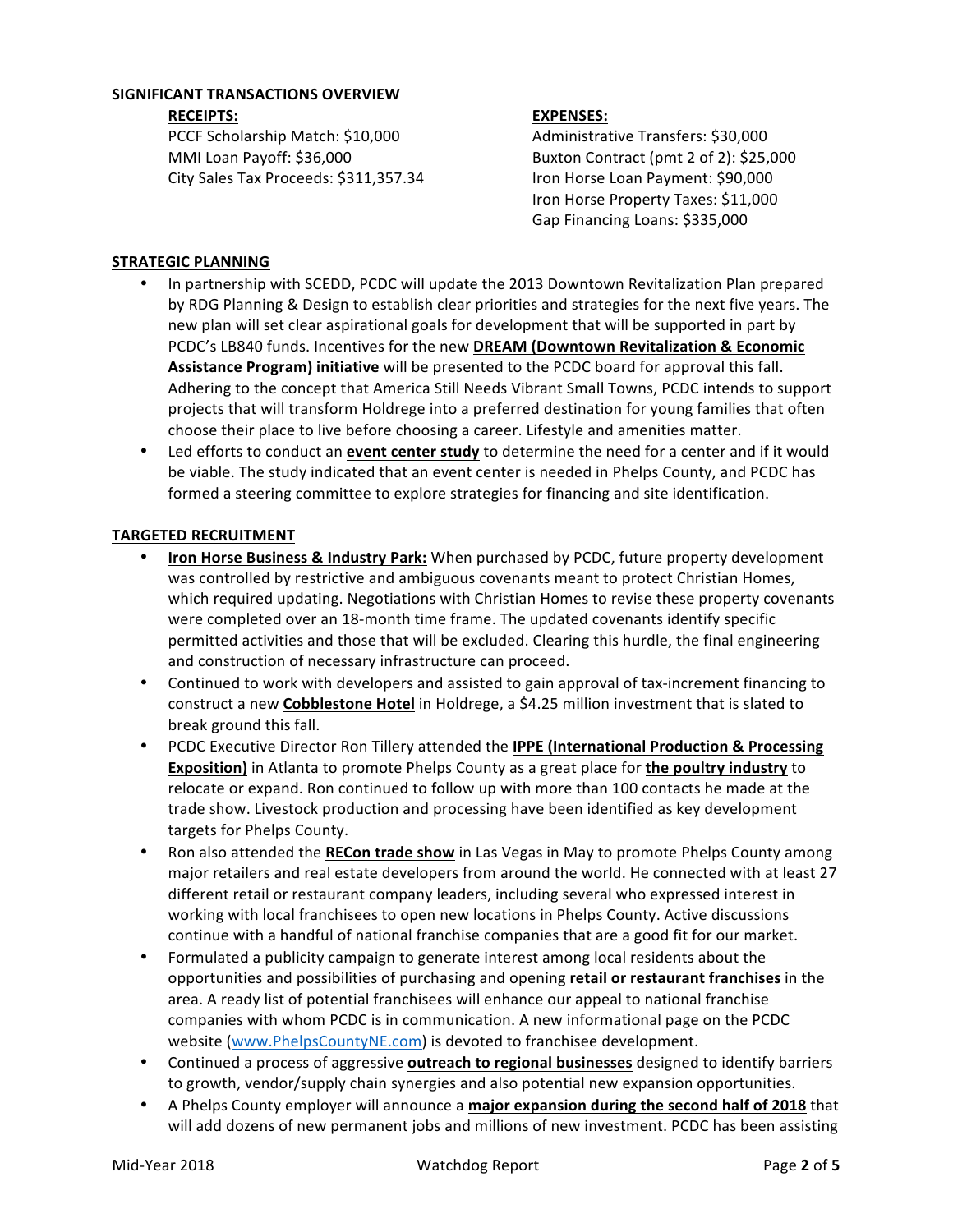the business during the pre-development stage including planning for state and local financial assistance programs as well as other project requirements such as infrastructure.

• PCDC is in the early stages of discussions with one major recruitment target.

# **BUSINESS RETENTION & EXPANSION**

- Continued to expand the new **Phelps County Builder's Bureau** that was formed to connect local contractors with projects in the area. More than 30 companies have joined the group, and PCDC sent out 29 bidding opportunities to the members in the first half of 2018.
- Assisted local land owner and corporate administration to facilitate a new **Scooter's Drive-Thru** in Holdrege. The new coffee business will open on the corner of  $4^{th}$  & Burlington, hopefully by the end of the year. No incentives or other financial assistance was requested or provided to the company.
- Commissioned, publicized and delivered a local **Workforce Availability Report** to aid area businesses owners and human resource professionals in determining information about the labor pool and wages that would attract workers to the area.
- Produced valuable research on TIF projects and the local benefits generated through the program. Produced informational materials to assist local government officials, property owners and the general public understand the benefits of TIF for future projects. Consulted individually with members of the CRA to answer questions and provide guidance on the proper role and use of TIF.
- Awarded three more **First-Impression Grants** to area businesses to help spruce up business exteriors. To date, 13 First Impression Grants totaling \$11,798 have generated \$63,228 in total investment during the first 11 months of the program.
- Provided resources to a business owner who was considering a new location for phase 2 of a **business expansion**.
- Worked with three separate developers seeking to win approval to construct a new, larger **Veteran's Administration Clinic** in Holdrege. This project should move forward in this fall.
- Provided two gap financing loans to area businesses totaling \$335,000. Separately, another existing loan was paid in full in May, leaving three loan accounts open. All of these accounts are in good standing. Total Notes Receivable balance as of June 30 is \$361,937.53.

## **COMMUNITY PREPAREDNESS & QUALITY OF LIFE**

- Consulted with area business owners and provided valuable market data through PCDC's partnership with **Buxton Co., a nationwide statistics and marketing firm**. The goal of this contract is to support local retailers to capture sales revenues now leaking to neighboring markets, which results in keeping more tax dollars in Phelps County.
- Continued a partnership with the Holdrege Area Chamber of Commerce called **Concrete Solutions** to provide proactive and positive communications and support to area businesses during the 2018 Highway 6 & 34 reconstruction project. Helped plan a March 27 "Highway Groundbreaking" to bring publicity to the project and businesses affected. Feedback from downtown businesses and the public has been universally positive.
- Housing Initiatives:
	- o Construction was completed in June on the new 18-unit Washington Square townhomes. PCDC had previously purchased this property from the City of Holdrege and sold it to Flat River Enterprises to provide rental units to ease the workforce housing shortage in Phelps County. A grand opening and ribbon cutting was held on July 13.
	- Pledged a **\$250,000 grant from the LB840** proceeds to be used as matching funds for a state workforce housing grant. This is a project being spearheaded by the Holdrege Development Corporation, and these funds (combined with the state grant and other funds) will be used to construct a new 40-home subdivision in east Holdrege.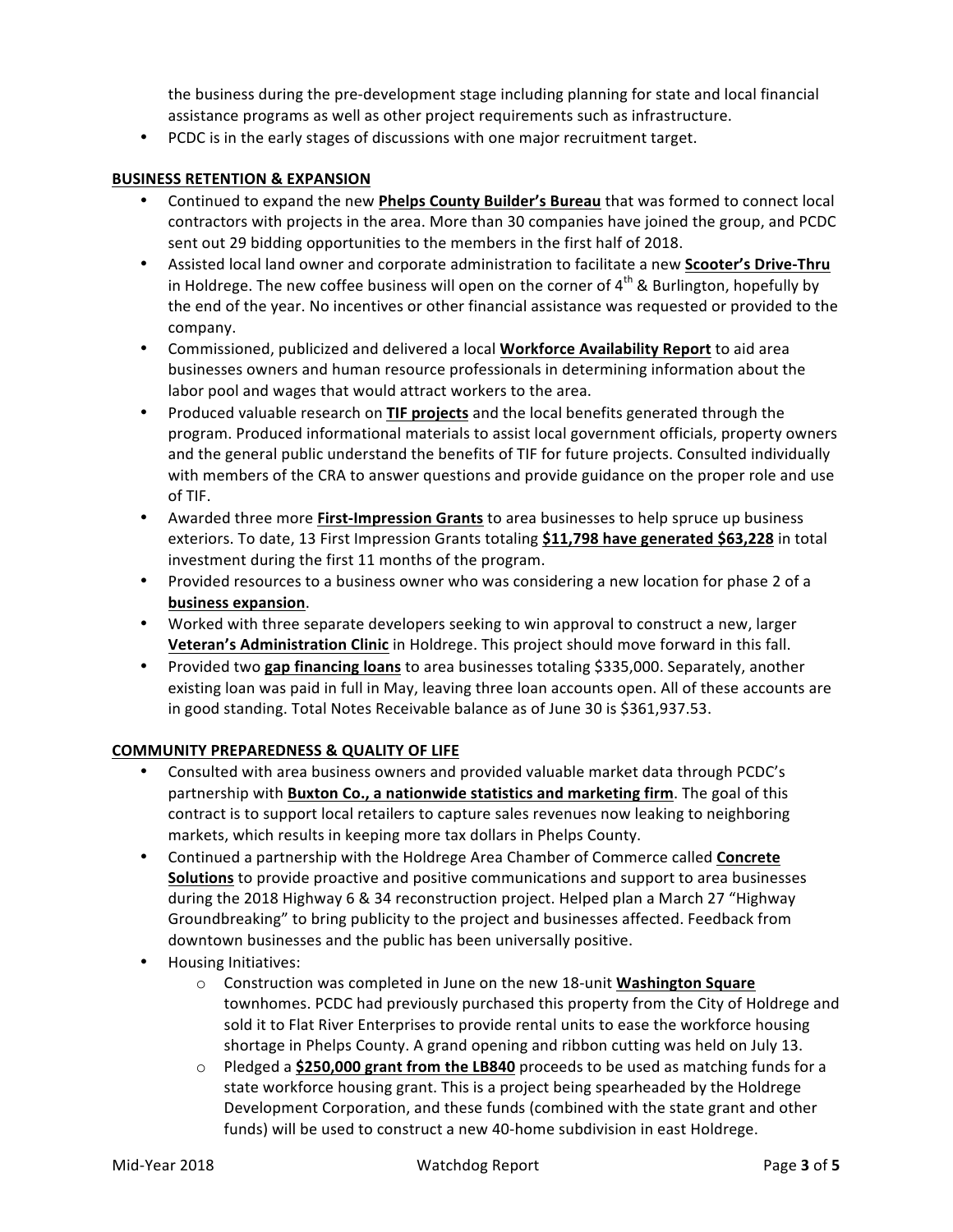- $\circ$  **GO! Home Phoenix Program:** Purchased a lot at 11<sup>th</sup> and Logan in Holdrege and sought a contractor to demolish the two dilapidated homes on that property. Also demolished one home in Bertrand. PCDC is now seeking bids from developers or others interested in building workforce housing on the lots. Also under this program, **PCDC awarded five** grants to area residents or contractors to remodel and refurbish existing homes to sell as workforce housing.
- $\circ$  **GO!** Home Phoenix incentives also supported construction of three new homes on empty lots in Loomis, the first new homes built there in more than three years.
- $\circ$  Since January 2018, eight employees and their families have become Phelps County residents thanks to the **GO! Home Employer Down Payment Match Grant** program. Since its inception last August the program has helped to relocate 13 families to Phelps County from locations ranging from Kearney, Oxford, Hastings, Minden, Ogallala, Omaha, Hebron, Cozad, Stamford, Hildreth, Orleans, and Mississippi. These relocations also present new potential employees for other business through the trailing spouse and their children.
- $\circ$  PCDC facilitated an introduction of a local property owner and developer regarding a **potential new housing subdivision** on an 18-acre parcel of land. Discussions are positive and ongoing.
- Conducted several **Business in Motion** meetings to encourage, support and provide ongoing education to local business owners. Each session averages about 8-10 attendees.
- Hosted a **social media marketing workshop** for more than 30 area business owners.
- Awarded nine High Demand Jobs Scholarships to Phelps County students who plan to return to the county to work in high demand jobs after receiving higher education. Individual scholarships ranged from \$1,000 to \$4,000. The total amount awarded was \$26,000.
- The City of Holdrege awarded initial contracts for construction of the new competition **ball field complex** that PCDC's LB840 funds will help to finance. The project is scheduled for completion next year.

# **BRANDING, MARKETING AND COMMUNITY CONSENSUS**

- In partnership with KRJPR, PCDC further expanded communications with the public and **investors** through monthly e-newsletters and a redesigned quarterly Phelps County Business Journal (spring and summer editions). The business journal is distributed to all households and businesses in the county and to several hundred out-of-county stakeholders such as the governor's office, business leaders and other elected officials.
- With Golden Shovel Agency, PCDC continued to update its **website** (www.PhelpsCountyNE.com) with new content directed at site selection decision makers as well as local consumers. A new menu bar (#GOLOCAL37) has been added featuring videos designed to attract new residents. A new franchise education and recruitment page has also been added.
- Promotion of PCDC, Phelps County and its programs and services appeared on several **social** media channels, including Facebook, LinkedIn and Twitter in some cases reaching as many as 5,000 impressions.
- Hosted UNL Chancellor Ronnie Green and 132 local residents at the 2018 PCDC Annual Meeting in March. Dr. Green is a respected authority on agriculture as well as the Chancellor of UNL. His comments were extremely well received. PCDC is continuing to strengthen its relationship with higher education institutions.
- PCDC honored and recognized two Phelps County businesses the Bridal Isle and Phelps Memorial Health Center – as **businesses of the year**. Both businesses have wall plaques on display at PCDC offices where the public can view the awards.
- Due to PCDC's increased media and online visibility Phelps County has been featured on platforms outside of the market. Recently, **lowa Public Broadcasting** correspondents spent two